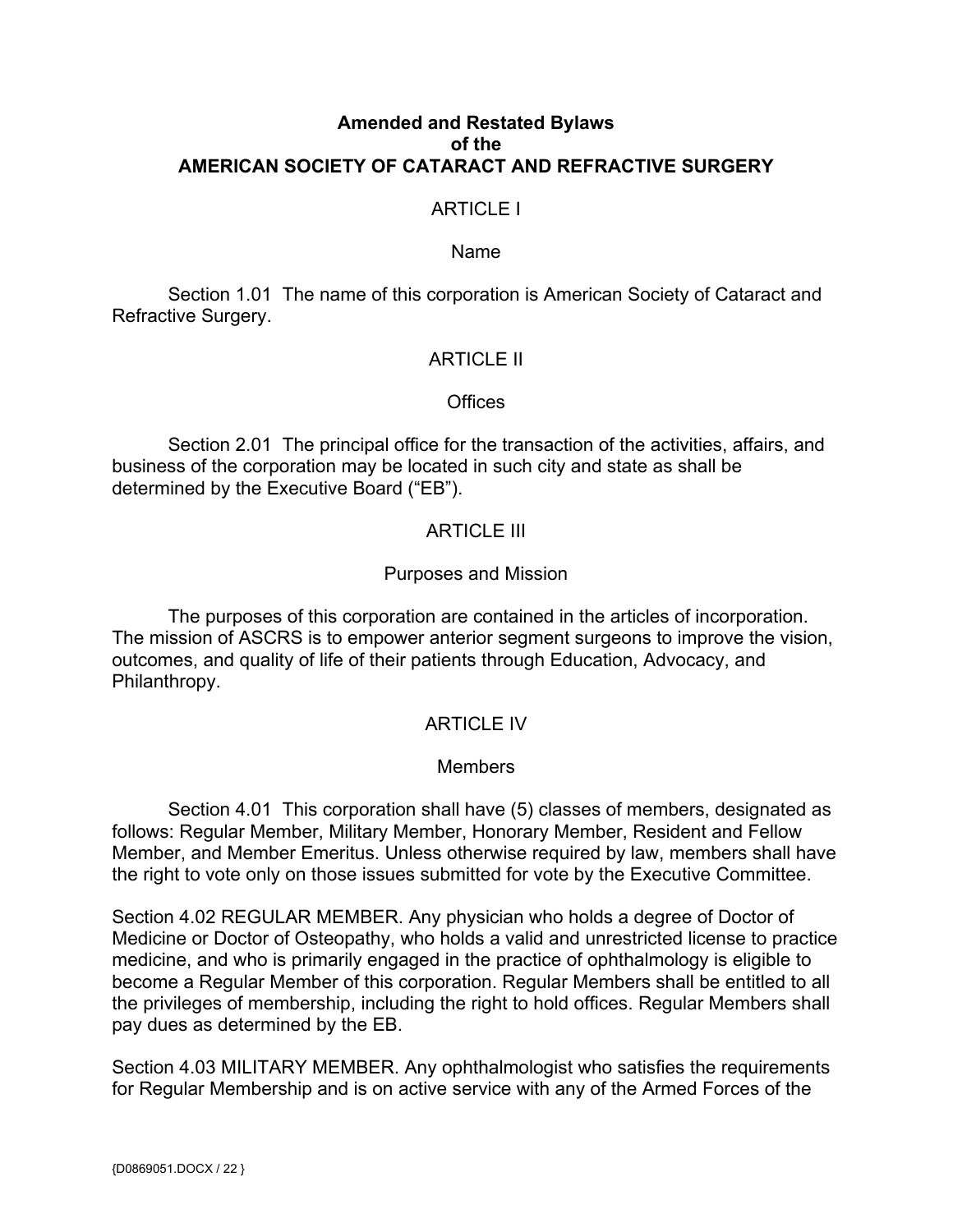United States or the United States Coast Guard may elect to become a Military Member. A Military Member is entitled to all privileges of membership, including the right to vote and hold office. A Military Member shall pay one-half the dues of a Regular Member.

Section 4.04 HONORARY MEMBER. An Honorary Member is any person eligible for Regular Membership who has singularly aided the progress of anterior segment surgery and who has been designated as such by majority vote of the EB. An Honorary Member is entitled to all privileges of membership but shall pay no dues or assessments and may not hold office.

 Section 4.05 RESIDENT AND FELLOW MEMBERS. Those persons engaged full-time in an approved ophthalmology program and certified by their Chief of Service shall be eligible for membership at a dues rate set by the EB. Resident and Fellow Members are entitled to all privileges of membership.

Section 4.06 MEMBER EMERITUS. A Member Emeritus is any member who retires from active practice of medicine but wishes to maintain his or her membership in this corporation. A Member Emeritus shall pay discounted annual dues and will be required to pay registration fees for events sponsored by this corporation, including the annual meeting. A Member Emeritus is entitled to all privileges of Regular Membership except that of holding office (including being a member of the EB).

Section 4.07 DUES AND FEES. The EB grants the Executive Director the responsibility of setting dues in accordance with the budget process.

Section 4.08 TERMINATION OF MEMBERSHIP. A membership shall terminate on occurrence of any of the following events:

(a) Resignation of a member, on reasonable notice to the corporation;

(b) Expiration of the period of membership, unless the membership is renewed on the renewal terms fixed by the EB;

(c) Failure of a member to pay dues or assessments as set by the EB as provided in Section 4.07;

(d) Occurrence of any event that renders a member ineligible for membership, or failure to satisfy membership qualifications; or

(e) Expulsion or suspension of the member, based on the good faith determination by the EB, or a committee authorized by the EB to make such a determination, that the member has failed in a material and serious degree to observe the rules of conduct of the corporation, or has engaged in conduct which is deemed immoral, dishonorable, or unprofessional that materially and seriously prejudices the purposes and interests of the corporation. Any such determination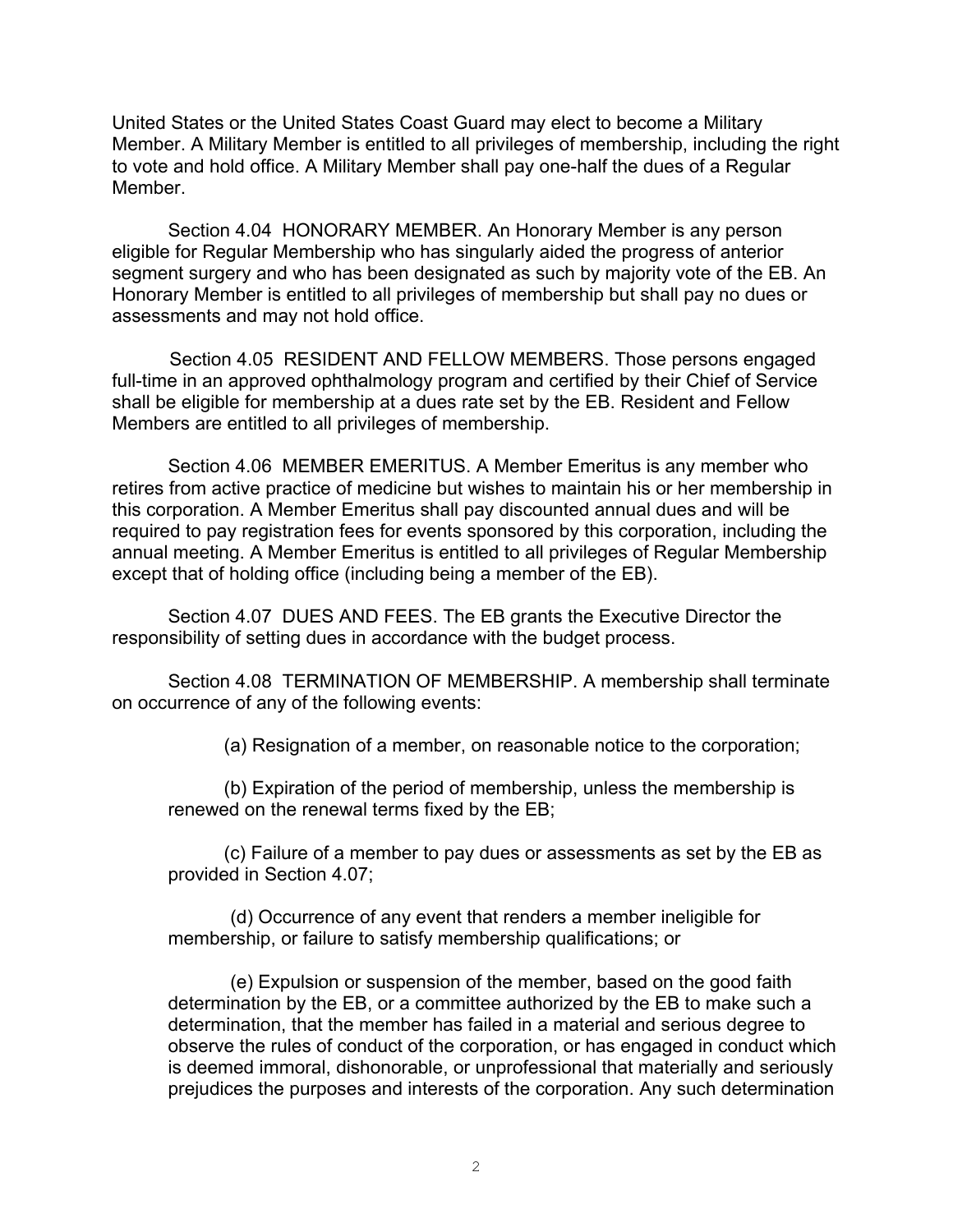will be made in accordance with the due process procedures established by the Executive Committee. A person whose membership is suspended shall not be a member during the period of suspension.

### ARTICLE V

#### Meetings and Scientific Programs

Section 5.01 ANNUAL MEETING. This corporation shall hold an Annual Meeting once each calendar year at such time and place as the EB may designate. At such meeting, members of the EB, the Leadership Committee, and the officers shall be nominated, appointed, and assume office as specified in Articles VI, VII, and VIII. In addition, a financial report and other pertinent information shall be disseminated to the members by the President or other officers. Scientific papers shall be presented at each Annual Meeting during scientific sessions. At least ninety (90) days' notice of the time and place of the Annual Meeting shall be given to all members, but failure to give the required notice shall not invalidate any Annual Meeting.

Section 5.02 SPECIAL MEETINGS. Special meetings of members, for any purpose or purposes whatsoever, may be called at any time by the President or by the EB. At least thirty-five (35) days written notice of the time, place, and purpose of any special business meeting or special scientific meeting shall be given to all members. No business may be transacted in any special meeting other than that specified in the notice thereof.

Section 5.02 NOTICE REQUIREMENTS. Notice of any members meeting shall be given, in accordance with these bylaws, to each member entitled to vote at that meeting. The notice shall specify the place, date, and hour of the meeting and, whenever feasible, the general nature of the business to be transacted.

Section 5.03 MANNER OF GIVING NOTICE. Notice of any meeting of members shall be given in any manner allowed by law, including without limitation electronic mail. Notice of an Annual Meeting also may be published on the corporation's website or in any publication that is regularly sent to the members.

Section 5.04 QUORUM. Five percent (5%) of the voting power shall constitute a quorum for the transaction of business at any meeting of members; provided however, that if any regular or Annual Meeting is actually attended by less than one-third of the voting power, the only matters that may be voted on are those of which notice of their general nature was given under Section 5.03 of these bylaws.

Members present at a duly called or held meeting at which a quorum is present may continue to transact business until adjournment, even if enough members have withdrawn to leave less than a quorum, if any action taken (other than adjournment) is approved by at least a majority of the members required to constitute a quorum.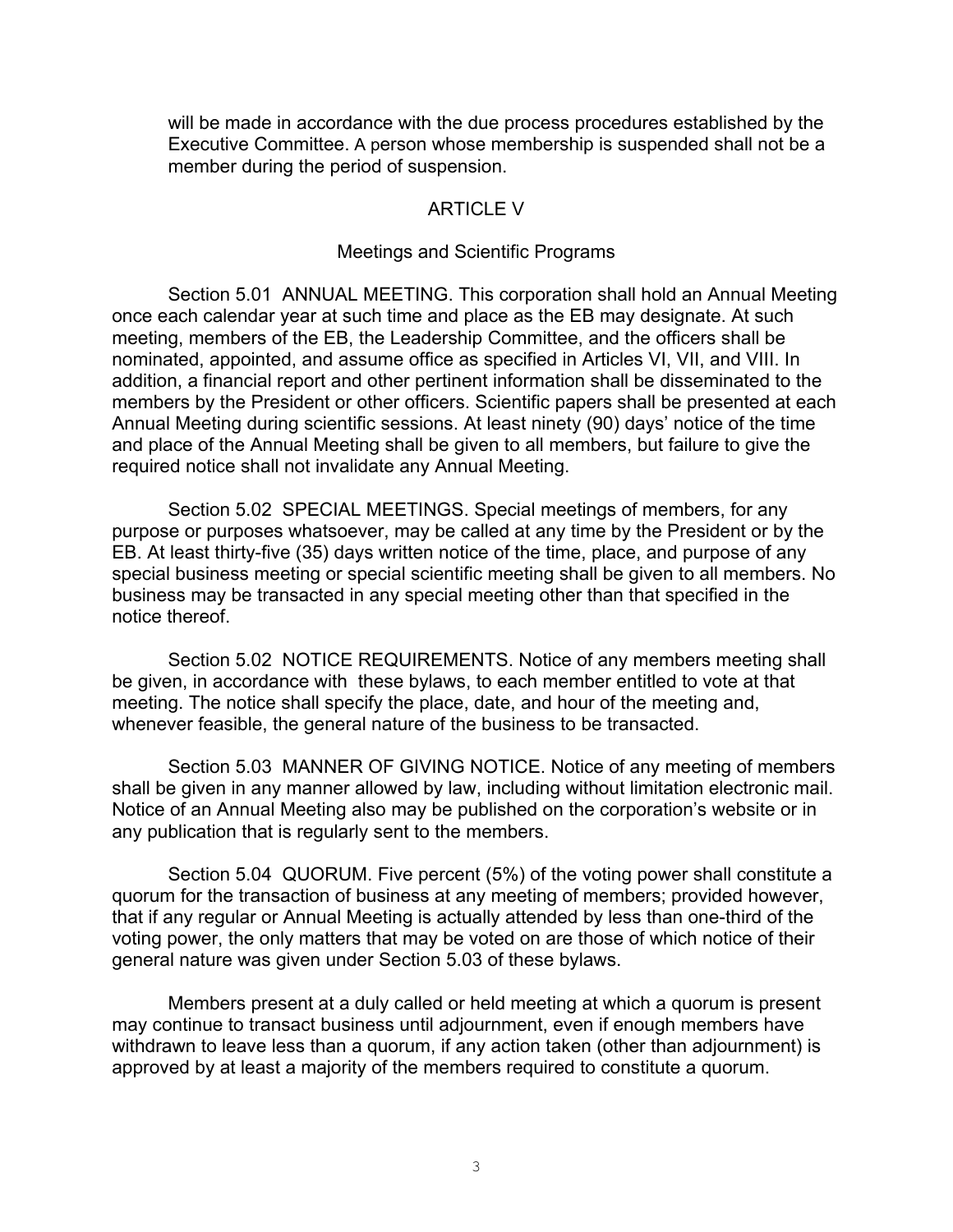Section 5.05 ADJOURNED MEETINGS AND NOTICE THEREOF. Any members meeting, annual or special, may be adjourned from time to time by the vote of a majority of the members present in person. When a members meeting is adjourned to another time or place, notice need not be given of the adjourned meeting, if the time and place to which the meeting is adjourned are announced at the meeting at which adjournment is taken. If after adjournment a new record date is fixed for notice or voting, a notice of the adjourned meeting shall be given to each member who, on the record date for notice of the meeting, is entitled to vote at the meeting. At the adjourned meeting, the corporation may transact any business that might have been transacted at the original meeting.

Section 5.06 ENTRY OF NOTICE. Whenever any member entitled to vote has been absent from any meeting of members, whether annual or special, an entry in the minutes to the effect that notice has been duly given shall be presumptive evidence that due notice of such meeting was given to such members, as required by law and the bylaws of the corporation.

Section 5.07 VOTING. Every Voting Member shall have one vote and may cast such vote in person, when applicable, at all meetings of this corporation.

Section 5.9 ELECTRONIC ACTION WITHOUT A MEETING. Any action that may be taken at any meeting of members may be taken via electronic ballot without a meeting according to the following rules:

- a. The ballot shall set forth each proposed action and shall provide an opportunity to vote either for or against each proposed action.
- b. The number of ballots received by the corporation must equal or exceed the quorum that would have been required had there been a meeting (i.e., the corporation must receive a valid ballot from five percent (5%) or more of its voting members).
- c. Unless otherwise indicated in these bylaws, a majority of the affirmative votes cast by ballot shall constitute the action of the members with respect to each matter on the ballot.
- d. All solicitations for votes by written ballot shall indicate the number of responses needed to meet the quorum requirement, state the percentage of approvals necessary to approve each matter, and specify the time by which a ballot must be received by the corporation in order to be counted.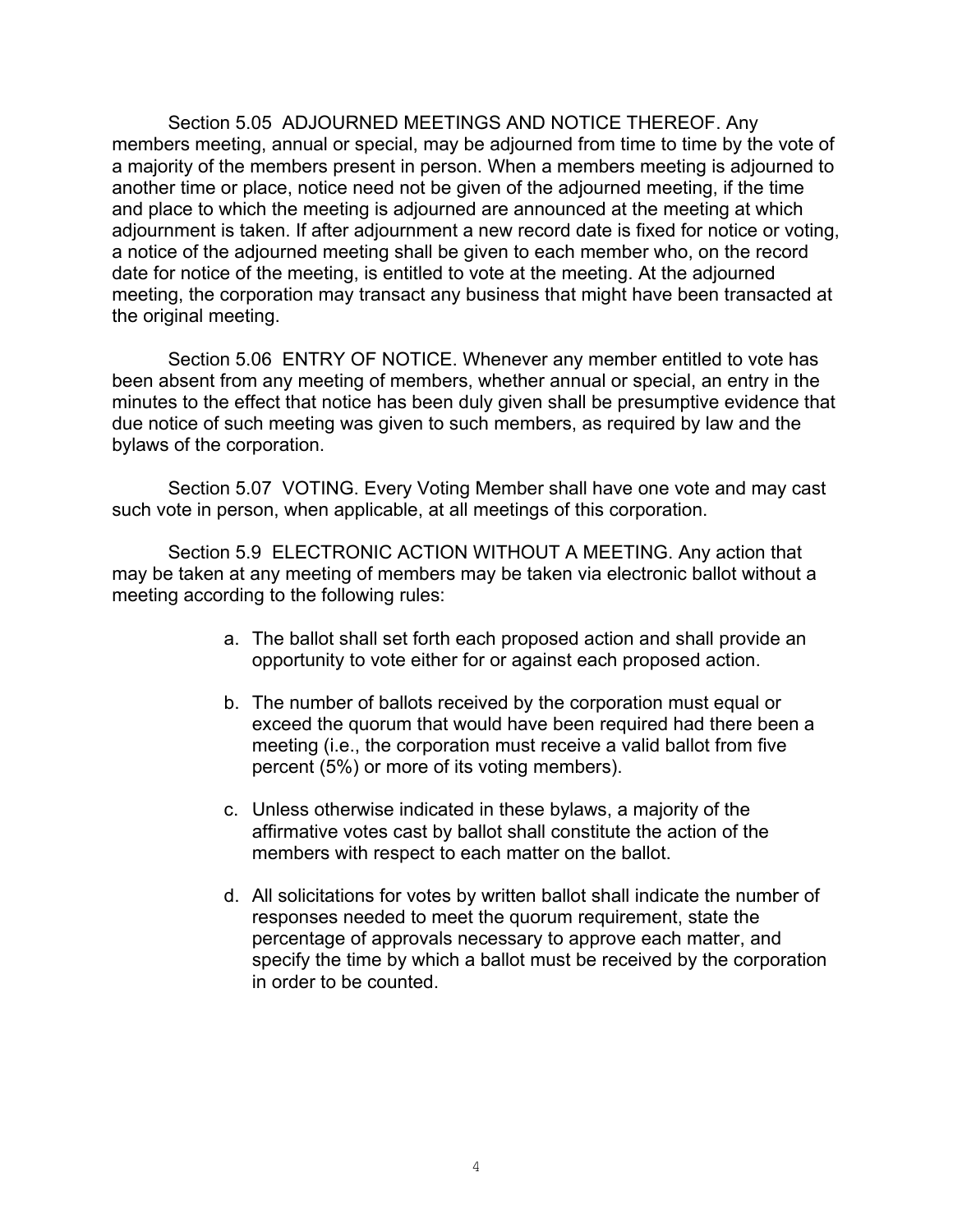# ARTICLE VI

## Executive Board

POWERS. The EB serves as the board of directors of this corporation and has governance authority for oversight of day-to-day management and policy making for the organization. Except for those limited powers (if any) given to the Leadership Committee by the EB, all other powers regarding the business and affairs of the corporation shall be controlled by the EB.

Section 6.01 NUMBER, TERM, QUALIFICATION, AND REMOVAL OF EB MEMBERS. There shall be a maximum of 13 members of the EB, consisting of the following:

- a. President
- b. Vice President (also known as President-Elect)
- c. Treasurer
- d. Secretary
- e. Immediate Past President
- f. Nominating Committee Chair (the prior year's Immediate Past President, formerly known as the Past Past President)
- g. Government Relations Chair
- h. Annual Meeting Program Chair
- i. EyeWorld Chief Medical Editor
- j. Senior Advisory Council Chair
- k. ASCRS Foundation Chair (ex officio without vote)
- l. Member at Large
- m. ASCRS Executive Director (ex officio without vote)

The following EB positions will have initial terms of 3 years and may be reelected for a maximum of one additional term (6 years total): Government Relations Chair; Annual Meeting Program Chair; EyeWorld Chief Medical Editor; and Member at Large.

The following EB positions will have terms of 1 year and may not be reelected to any additional terms: President; Vice President; Treasurer; Secretary; Past President; Nominating Committee Chair, and Senior Advisory Council Chair.

 Unless the EB decides otherwise for good cause, it is expected that once a person is elected as Secretary, such person will ascend each year thereafter to Treasurer, Vice President, and President, respectively. Consequently, the Nominating Committee each year shall normally seek nominations only for the Secretary and Member at Large positions, using the following process: (i) The Nominating Committee will ask all voting members for any nominations; (ii) The nominations that are received will be reviewed by the Nominating Committee as to qualifications, experience, diversity, and other factors that may be provided by the EB; and (iii) The Nominating Committee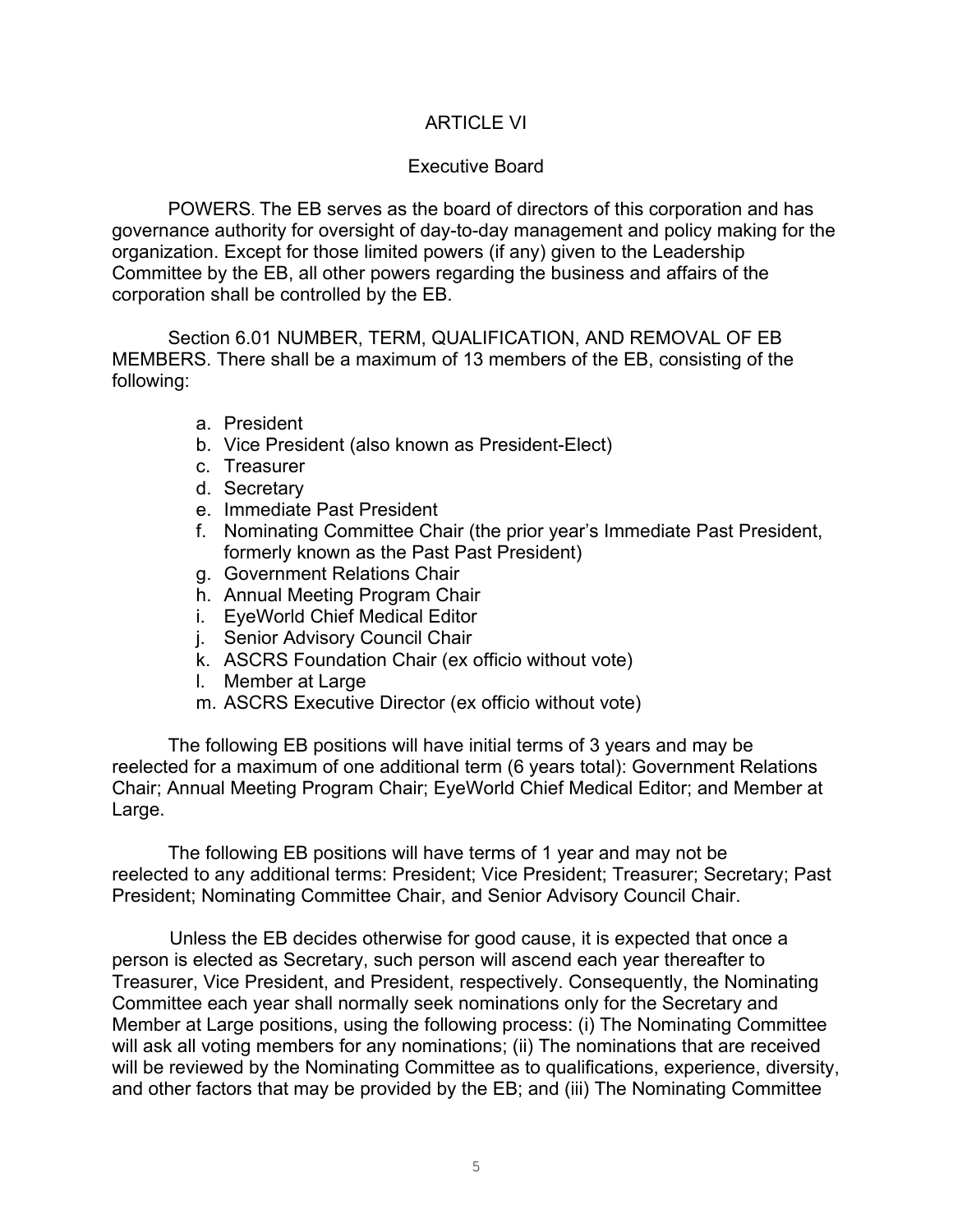will advance three final candidates for each open position to the EB for its approval by a majority vote of a quorum.

Any member of the EB may be removed with or without cause at any regular or special meeting called for that purpose by a two-thirds vote of all EB voting members in accordance with procedures developed by the EB.

Section 6.02 VACANCIES. A vacancy on the EB for any reason shall be filled by the EB for the remaining term in accordance with the process described in Section 7.10.

Section 6.03 REGULAR MEETINGS. A regular meeting of the EB shall be held concurrently with the Annual Meeting of the members. The precise time and location of each such meeting shall be determined by the President.

Section 6.04 OTHER REGULAR MEETINGS. Regular meetings of the EB shall be held at such time as shall from time to time by determined by the EB. Once scheduled, such regular meetings may be held without additional notice provided the notice of any change in the determination of the time of such meeting shall be sent to all of the EB members. Notice of a change in the determination of the time shall be given to each EB member in the same manner as for special meetings of the EB.

Section 6.05 SPECIAL MEETINGS. Special meetings of the EB shall be called by the President, or by any five members of the EB upon not less than 2 days' notice.

Section 6.06 NOTICE OF ADJOURNMENT. Notice of the time and place of holding of any adjourned meeting need not be given to absent EB members if the time and place be fixed at the meeting adjournment.

Section 6.07 ENTRY OF NOTICE. Whenever any EB member has been absent from any special meeting of the EB, an entry in the minutes to the effect that notice has been duly given shall be conclusive and incontrovertible evidence that due notice of such special meeting was given to such EB member, as required by law and the bylaws of the corporation.

Sections 6.08 WAIVER OF NOTICE. The transactions of any meeting of the EB, however called and noticed or wherever held, shall be as valid as though had at a meeting duly held after regular call and notice if a quorum is present and if, either before or after the meeting, each of the EB members not present signs a written waiver of notice or a consent to holding such meeting or an approval of the minutes thereof. All such waivers, consents, or approvals shall be filed with the corporate records or made a part of the minutes of the meeting.

Section 6.09 QUORUM. A majority of the authorized number of the EB members with voting rights shall be necessary to constitute a quorum for the transaction of business, except to adjourn as hereinafter provided. Every act or decision done or made by a majority of the EB members with voting rights present and voting at a meeting duly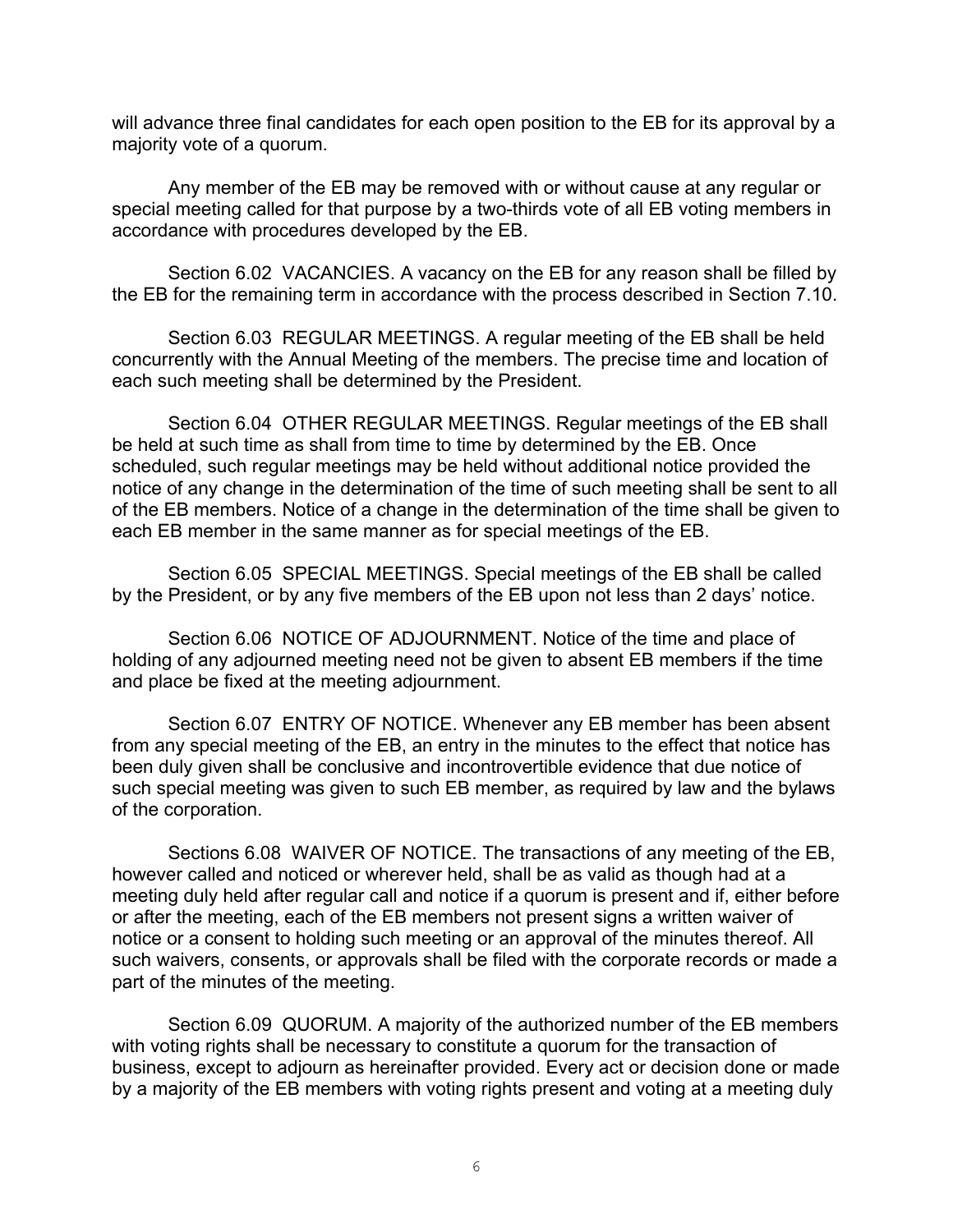held at which a quorum is present shall be regarded as the act of the EB unless a greater number or different voting rule is required by law or these bylaws.

Section 6.10 ADJOURNMENT. A quorum of the EB of the members may adjourn any EB meeting to meet again at a stated day and hour; provided however, that in the absence of a quorum, a majority of the EB members present at any EB meeting, either regular or special, may adjourn from time to time until the time fixed for the next regular meeting of the EB.

Section 6.11 ACTION WITHOUT MEETING—WRITTEN CONSENT. Any action required or permitted to be taken by the EB may be taken without a meeting if all members of the EB shall individually or collectively consent in writing to that action. Such action by written consent may be signed and transmitted electronically and shall have the same force and effect as a unanimous vote of the EB. Such written consent or consents shall be filled with the minutes of the proceedings of the EB.

Section 6.12 MEETINGS BY TELEPHONE. Any meeting may be held by conference telephone or similar communication equipment, as long as all EB members participating in the meeting can simultaneously hear one another. All such EB members shall be deemed to be present in person at such a meeting.

## ARTICLE VII

### **Officers**

Section 7.01 OFFICERS. The four elected officers shall consist of the President, Vice President (President-Elect), Secretary, and Treasurer. In addition, when a new President is elected, his/her predecessor shall become the "Immediate Past President" and the person who had been Immediate Past President shall become the Nominating Committee Chair (formerly known as the "Past Past President").

Section 7.02 PRESIDENT. The President shall preside at meetings of this corporation. He/she may appoint ad hoc (special) committee and representatives of this corporation to other professional and governmental organizations.

Section 7.03 VICE PRESIDENT (PRESIDENT-ELECT). The Vice President (President-Elect) shall perform the duties of the President in the President's absence. The Vice President is also the President-Elect.

Section 7.04 SECRETARY. The Secretary shall keep or cause to be kept, all corporation records at the corporation's principal office or such other place and perform other such duties as the board may direct.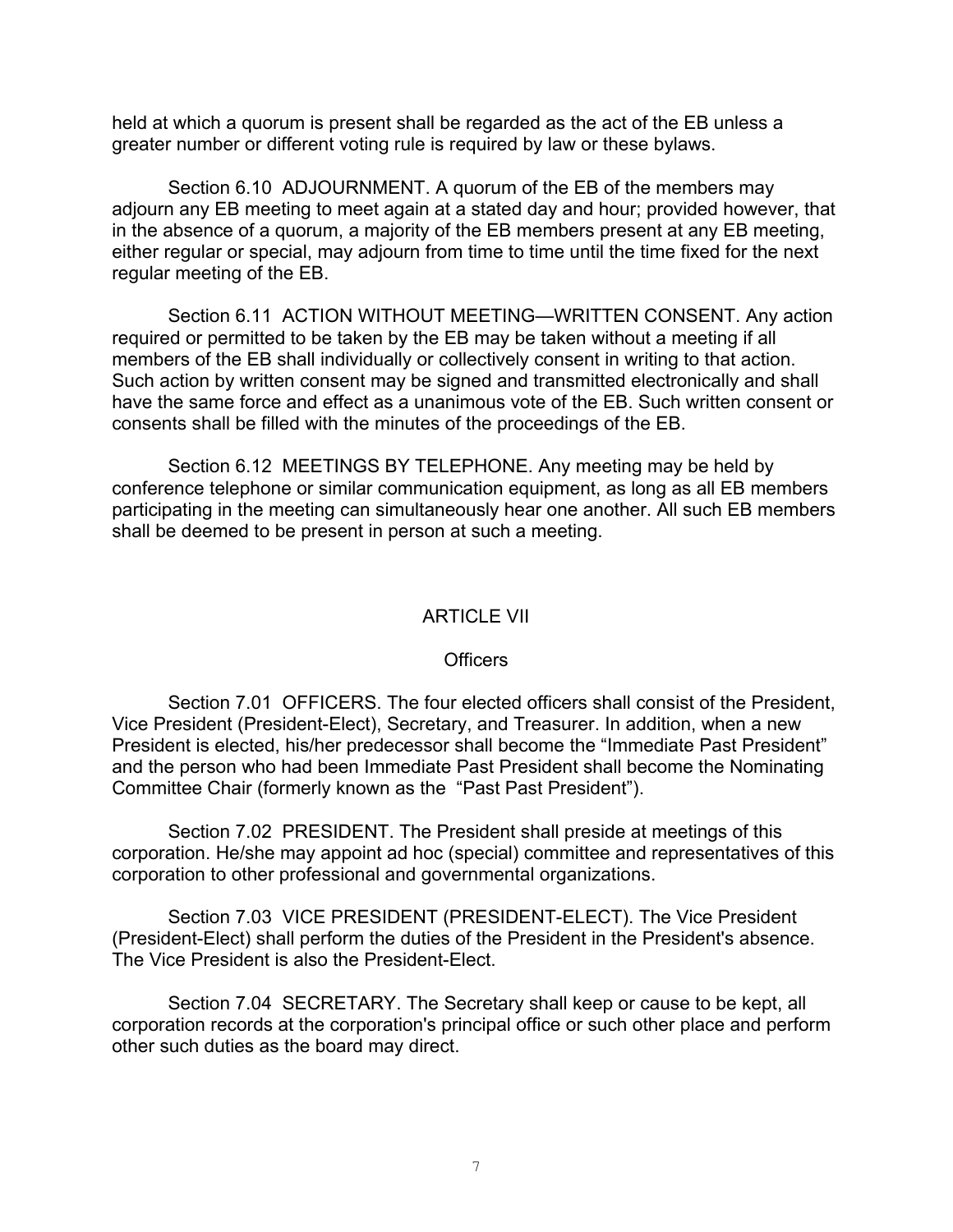Section 7.05 TREASURER. The Treasurer, with the approval of the EB and assistance by the corporation's staff, shall arrange with a bank or trust company for the safe custody of monies and investments of the corporation. The Treasurer shall so keep the books of this corporation that a quarterly statement can be sent to each member of the EB. If requested by the EB, s/he shall provide a suitable fidelity bond, at a cost to be borne by this corporation.

Section 7.06 IMMEDIATE PAST PRESIDENT AND NOMINATING COMMITTEE CHAIR (FORMERLY THE PAST PAST PRESIDENT). The Immediate Past President is that member of this corporation who last held (but no longer holds) the office of President. The Nominating Committee Chair (formerly known as the Past Past President) is that person who last held (but no longer holds) the office of Immediate Past President. These individuals shall perform such duties as may be assigned by the President or the EB.

Section 7.07 ELECTION; TERMS. The President, Vice President (President-Elect), Secretary, and Treasurer shall be nominated and elected for a term of 1 year by the EB from among the corporation members entitled to hold office. Unless otherwise determined by the EB in its discretion, it is expected that the first officer position to be held by a new officer will be the office of Secretary and that each year thereafter, the person shall progress in the following sequence: Treasurer, then Vice President (President-Elect), then President, then Immediate Past President, and Nominating Committee Chair. The EB shall annually confirm the succession of each officer to the next position in the sequence. No person may serve in this line of succession more than once.

Section 7.08 SUBORDINATE OFFICERS. Subject to the limitation in the overall number of EB members in Section 6.01 herein, the EB may appoint such other officers as the business of the corporation may require, each of whom shall hold office for such period, have such authority and perform such duties as are provided in the bylaws or as the EB may from time to time determine.

Section 7.09 REMOVAL AND RESIGNATION. Any officer may be removed with or without cause at any time by a 2/3 vote of all EB voting members at a regular meeting or special meeting of the EB.

Any officer may resign at any time by giving written notice to the EB, to the President, or to the Secretary of the corporation. Any such resignation shall take effect as of the date of such notice or at any later time specified therein; and unless otherwise specified therein, the acceptance of such resignation shall not be necessary to make it effective.

 Section 7.10 VACANCIES. Unless the EB determines otherwise in its discretion, a vacancy in an officer position will normally be filled by the officer who is prior in succession being advanced to the vacant position and the EB then filling the Secretary's position with a new person.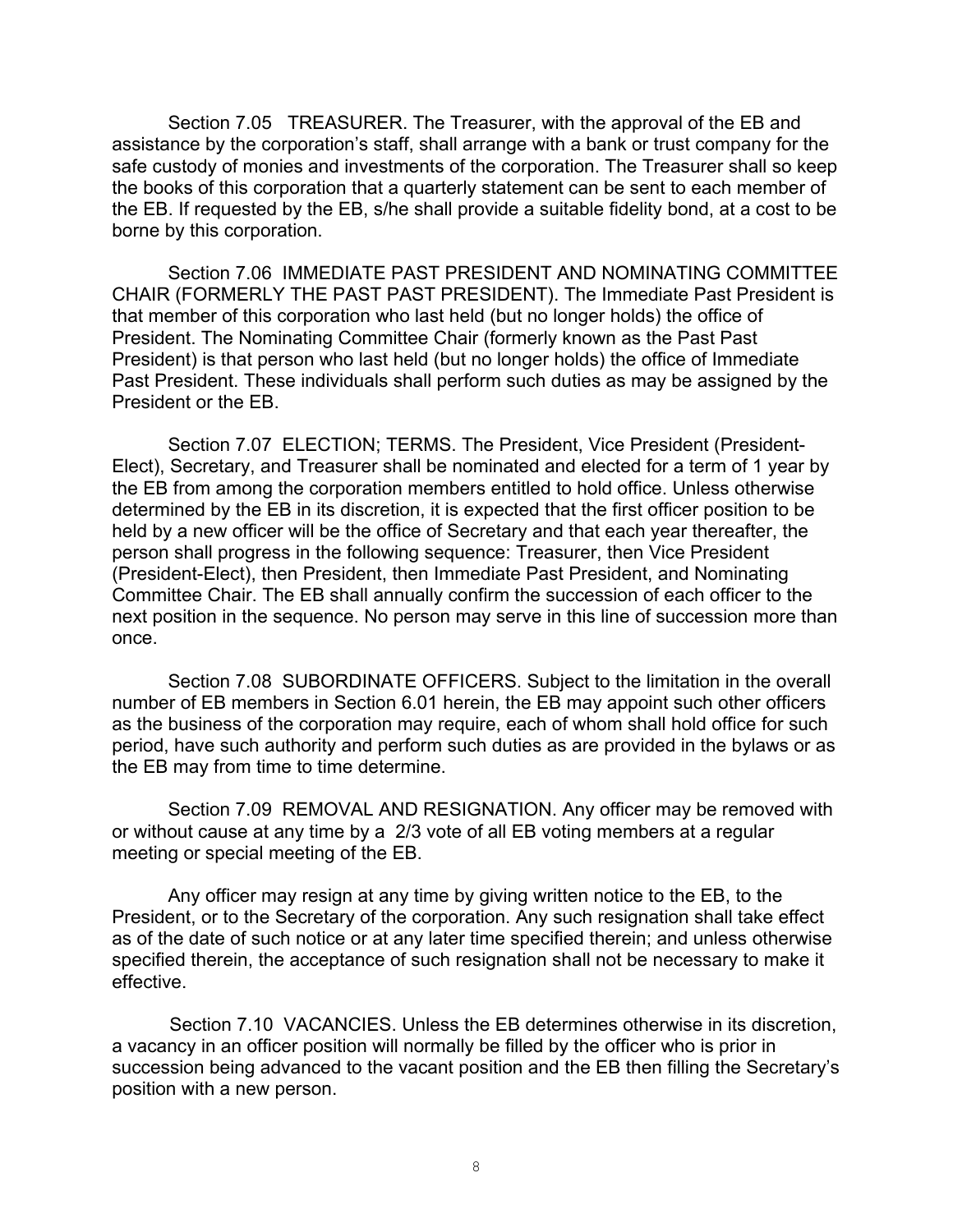## ARTICLE VIII

### Leadership Committee

POWERS. The Leadership Committee shall provide nonbinding advice regarding educational issues to the EB and Executive Director, including proposing educational policies for the corporation with all such proposed policies being subject to ratification or rejection by the EB. Except for the foregoing advisory powers and any other duties as may be assigned by the EB from time to time, all other powers regarding the business and affairs of the corporation shall be controlled by the EB.

 Section 8.01 NUMBER, TERM, ELECTION, AND QUALIFICATION OF LEADERSHIP COMMITTEE MEMBERS. The number of members of the Leadership Committee shall consist of the following: all clinical committee chairs, special interest committee chairs, and other roles as determined necessary by the EB. The members of the Leadership Committee will be ASCRS members in good standing.

 Notwithstanding the foregoing, the EB shall have the authority to subtract from or add to the foregoing Leadership Committee composition. All Leadership Committee members shall serve a term of 3 years and may serve no more than 2 successive terms.

Section 8.02 REMOVAL AND VACANCIES. Any Leadership Committee member may be removed with or without cause by a two-thirds vote of all EB voting members. A vacancy on the Leadership Committee for any reason shall be filled by the EB for the remaining term.

Section 8.03 REGULAR MEETINGS. A regular meeting of the Leadership Committee shall be held biannually in conjunction with the EB. The precise time and location of each such meeting shall be determined by the Executive Director.

Section 8.04 OTHER REGULAR MEETINGS. Regular meetings of the Leadership Committee may be called only by the EB (either separately from or in conjunction with an EB regular meeting) and held at such time as shall from time to time by determined by the President. Such regular meetings may be held without notice provided the notice of any change in the determination of the time of such meeting shall be sent to all the Leadership Committee members. Notice of a change in the determination of the time shall be given to each Leadership Committee member in the same manner as for special meetings of the Leadership Committee.

Section 8.05 SPECIAL MEETINGS. Special meetings of the Leadership Committee may be called only by the EB (either separately from or in conjunction with an EB special meeting) and shall be called by the President with at least 7 days notice.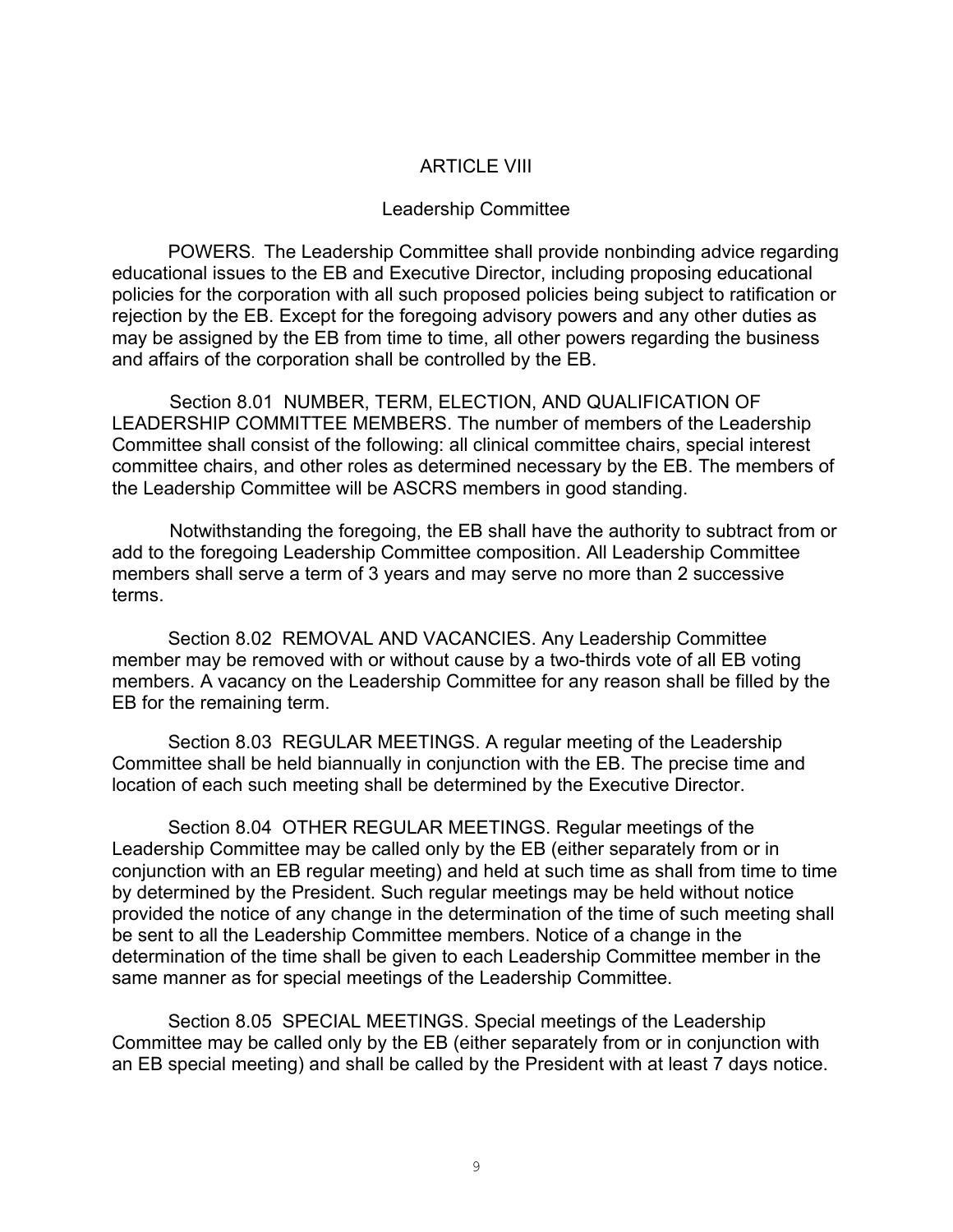Section 8.06 NOTICE OF ADJOURNMENT. Notice of the time and place of holding of any adjourned meeting need not be given to absent Leadership Committee members if the time and place be fixed at the meeting adjournment.

Sections 8.07 WAIVER OF NOTICE. The transactions of any meeting of the Leadership Committee, however called and noticed or wherever held, shall be as valid as though had at a meeting duly held after regular call and notice if a quorum is present and if, either before or after the meeting, each of the Leadership Committee members not present signs a written waiver of notice or a consent to holding such meeting or an approval of the minutes thereof. All such waivers, consents, or approvals shall be filed with the corporate records or made a part of the minutes of the meeting.

Section 8.08 QUORUM. A majority of the authorized number of the Leadership Committee members shall be necessary to constitute a quorum for the transaction of business, except to adjourn as hereinafter provided. Every act or decision done or made by a majority of the Leadership Committee members present at a meeting duly held at which a quorum is present shall be regarded as the act of the Leadership Committee unless a greater number be required by law or these bylaws.

Section 8.09 ADJOURNMENT. A quorum of the Leadership Committee may adjourn any Leadership Committee meeting to meet again at a stated day and hour; provided however, that in the absence of a quorum, a majority of the Leadership Committee members present at any Leadership Committee meeting, either regular or special, may adjourn from time to time until the time fixed for the next regular meeting of the Leadership Committee.

Section 8.10 ACTION WITHOUT MEETING—WRITTEN CONSENT. Any action required or permitted to be taken by the Leadership Committee may be taken without a meeting if all members of the Leadership Committee shall individually or collectively consent in writing to that action. Such action by written consent may be signed and transmitted electronically and shall have the same force and effect as a unanimous vote of the Leadership Committee. Such written consent or consents shall be filed with the minutes of the proceedings of the Leadership Committee.

Section 8.11 MEETINGS BY TELEPHONE. Any meeting may be held by conference telephone or similar communication equipment, as long as all Leadership Committee members participating in the meeting can hear one another. All such Leadership Committee members shall be deemed to be present in person at such a meeting.

## **ARTICLE IX Committees**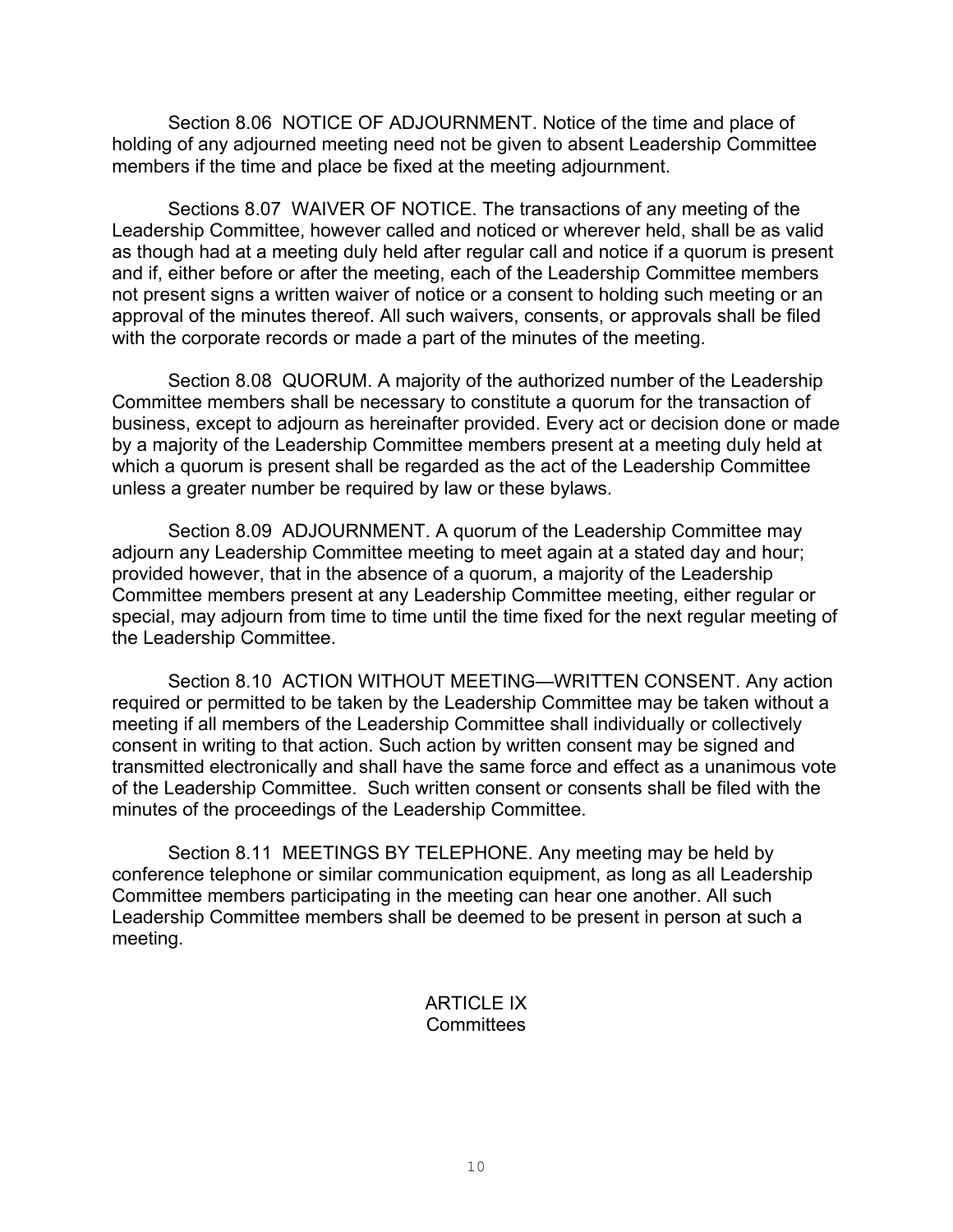Section 9.01 Special and standing committees shall be established by the EB as it may deem necessary. To further the work of this corporation, the President may also establish ad hoc working groups and task forces.

Section 9.02 CLINICAL COORDINATING COMMITTEES ("CCCs"). CCCs shall be established on the approval of the EB. CCCs are responsible for keeping the EB and the entire membership up to date with regard to their specific clinical areas of interest. Each CCC shall be made up of a Chair selected by the EB, along with such other members of the corporation as the Chair may nominate, but subject to final approval by the EB. Terms of the Chair and members of CCCs shall be determined by the EB. A Chair will serve a term of 3 years and may be elected to a second term by the EB. A Chair may only serve a maximum of 2 terms.

# ARTICLE X

# Parliamentary Authority

Section 10.01 The rules set forth in the latest edition of American Institute of Parliamentarians Standard Code of Parliamentary Procedure shall govern this corporation in all cases to which they apply, in which they are not inconsistent with these bylaws, the articles of incorporation, or applicable law.

# ARTICLE XI

## Amendment of Bylaws

Section 11.01 Unless otherwise required by law, the EB may approve the adoption, amendment, or repeal of any bylaws provision by a two-thirds vote of all EB voting members.

# ARTICLE XII

## **Miscellaneous**

Section 12.01. INDEMNIFICATION. Unless otherwise prohibited by law, the corporation shall indemnify any director or officer (including both the members of the EB and the Leadership Committee) or any former EB or Leadership Committee member or officer, and may by resolution of the EB indemnify any employee, against any and all expenses and liabilities incurred by him or her in connection with any claim, action, suit, or proceeding to which he or she is made a party by reason of being a EB or Leadership Committee member, officer, or employee. Specifically, indemnity is permitted if the individual: (1) Conducted himself/herself in good faith; (2) Believed: a. In the case of conduct in his/her official capacity with the corporation, that the conduct was in its best interests; and b. In all other cases, that the conduct was at least not opposed to its best